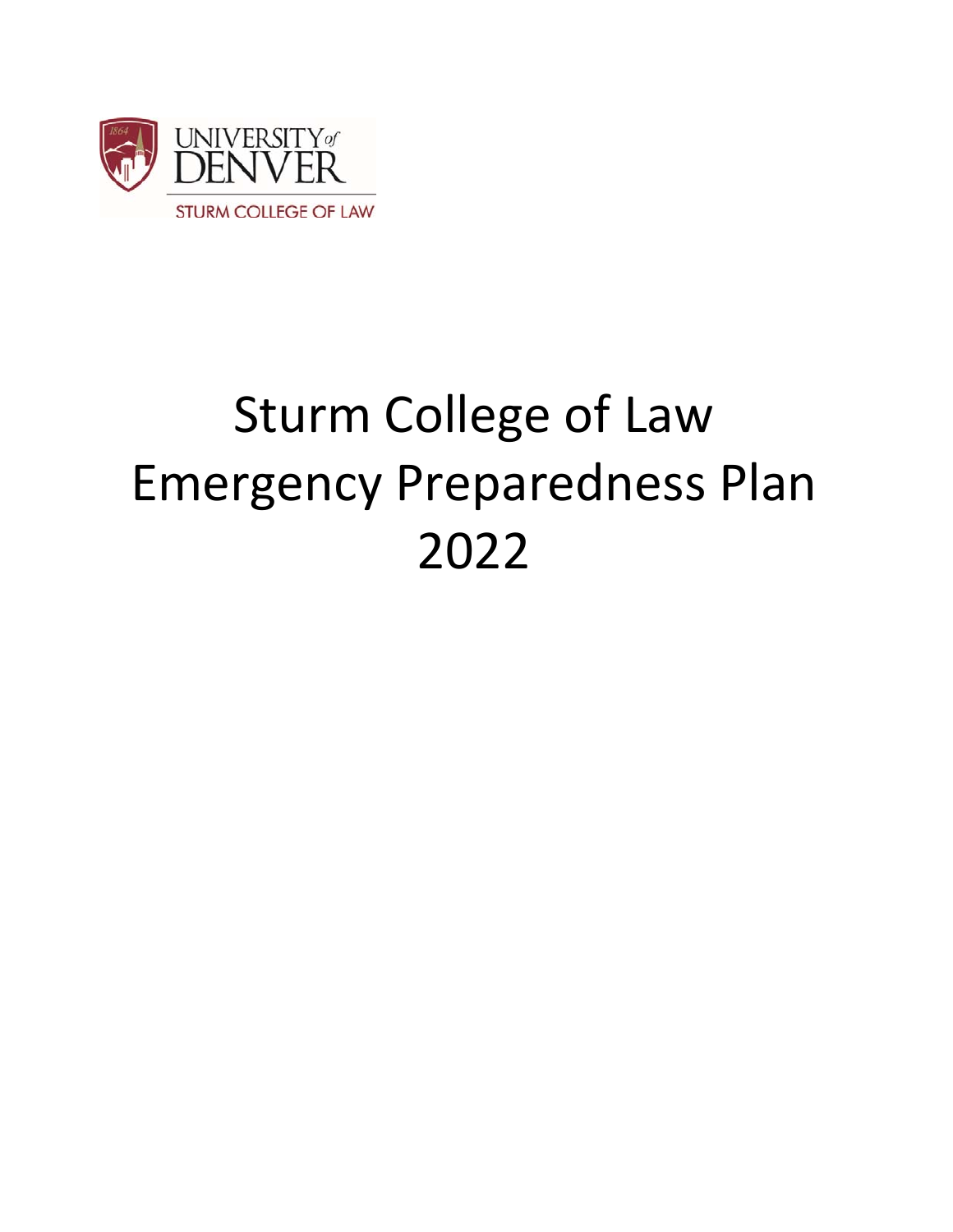## **Contents**

| Introduction and Purpose: 11 and 2012 11 and 2014 12:00 12:00 12:00 12:00 12:00 12:00 12:00 12:00 12:00 12:00 1                                                                                                               |  |
|-------------------------------------------------------------------------------------------------------------------------------------------------------------------------------------------------------------------------------|--|
|                                                                                                                                                                                                                               |  |
| Goals: 1                                                                                                                                                                                                                      |  |
| Emergency Response Team: 11 and 2012 12:00 and 2012 12:00 and 2012 12:00 and 2012 12:00 and 2012 12:00 and 201                                                                                                                |  |
| Emergency Notifications: 22 and 23 and 23 and 23 and 24 and 25 and 26 and 26 and 26 and 26 and 26 and 26 and 2                                                                                                                |  |
| Training: 2                                                                                                                                                                                                                   |  |
| Fire and Evacuation: 22                                                                                                                                                                                                       |  |
| Medical Emergency: 44                                                                                                                                                                                                         |  |
|                                                                                                                                                                                                                               |  |
|                                                                                                                                                                                                                               |  |
| Shelter in Place: 10 10                                                                                                                                                                                                       |  |
| Bomb Threat: 10                                                                                                                                                                                                               |  |
| Suspicious Package or Object: 11 and 20 and 21 and 21 and 21 and 22 and 22 and 22 and 22 and 22 and 22 and 22 and 22 and 22 and 22 and 22 and 22 and 22 and 22 and 22 and 22 and 22 and 22 and 22 and 22 and 22 and 22 and 22 |  |
| Appendix A - Emergency Contact Lists: 13                                                                                                                                                                                      |  |
| Appendix B - Building Exit Flows/Floor Plans: 14                                                                                                                                                                              |  |
| Appendix C-DU Campus Resources and Websites: 18 18                                                                                                                                                                            |  |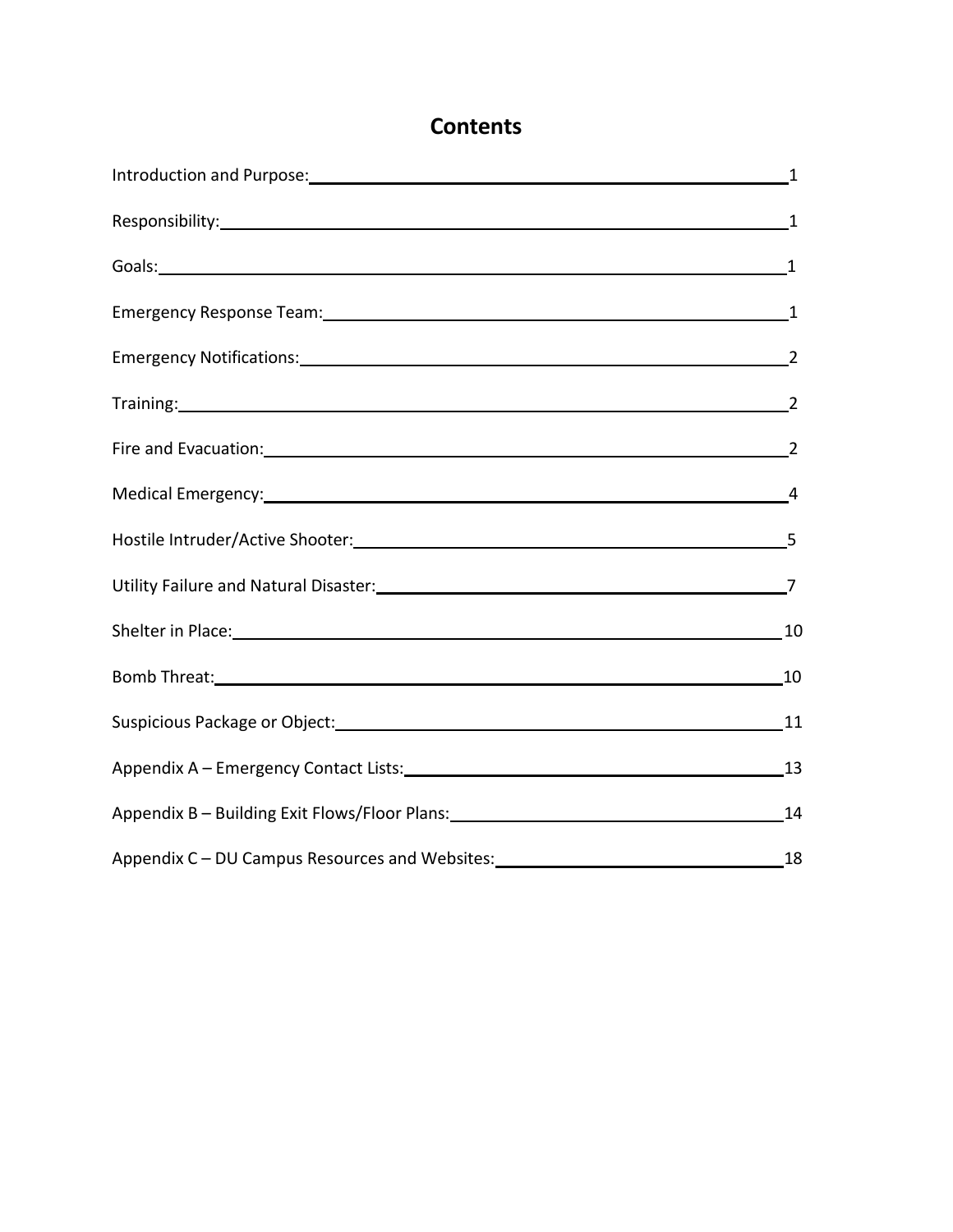## **Introduction and Purpose**

The Sturm College of Law is committed to the safety and well‐being of its faculty, staff, students and guests. Upholding this commitment requires planning and practice. This plan exists to satisfy those needs and to outline the steps to be taken to prepare for and respond to an emergency affecting the College or the University.

This plan applies to all employees of The Sturm College of Law and any person occupying the physical plant of the Frank Ricketson Law Building; to include students, University of Denver employees, and guests.

The scope of this plan is intended to encompass all hazards. This plan may be consulted when responding to any and all emergencies. When encountering a situation which has not been expressly addressed in this plan, use good judgment and the guiding principles outlined below.

## **Responsibility**

The Sturm College of Law emergency plan is the responsibility of the Emergency Response Team. The Assistant Dean of Business and Operations will review and update this plan periodically. Revisions will be made as needed throughout the year. Any suggestions, comments, or questions should be directed to the Assistant Dean of Business and Operations.

#### **Goals**

The goals of the Sturm College of Law in responding to an emergency situation include:

- The safety of all faculty, staff, students, and guests;
- The physical and emotional well-being of faculty, staff, students, and guests;
- The timely stabilization of an emergency;
- The protection of the Frank Ricketson Law Building's facilities, properties, and the belongings of faculty, staff, students, and guests.

## **Emergency Response Team**

Individuals listed in Appendix A have agreed to serve as Emergency Response Team members. Questions regarding emergency procedures, evacuation protocol, etc. can be directed to the Assistant Dean of Business and Operations at 303‐871‐6107.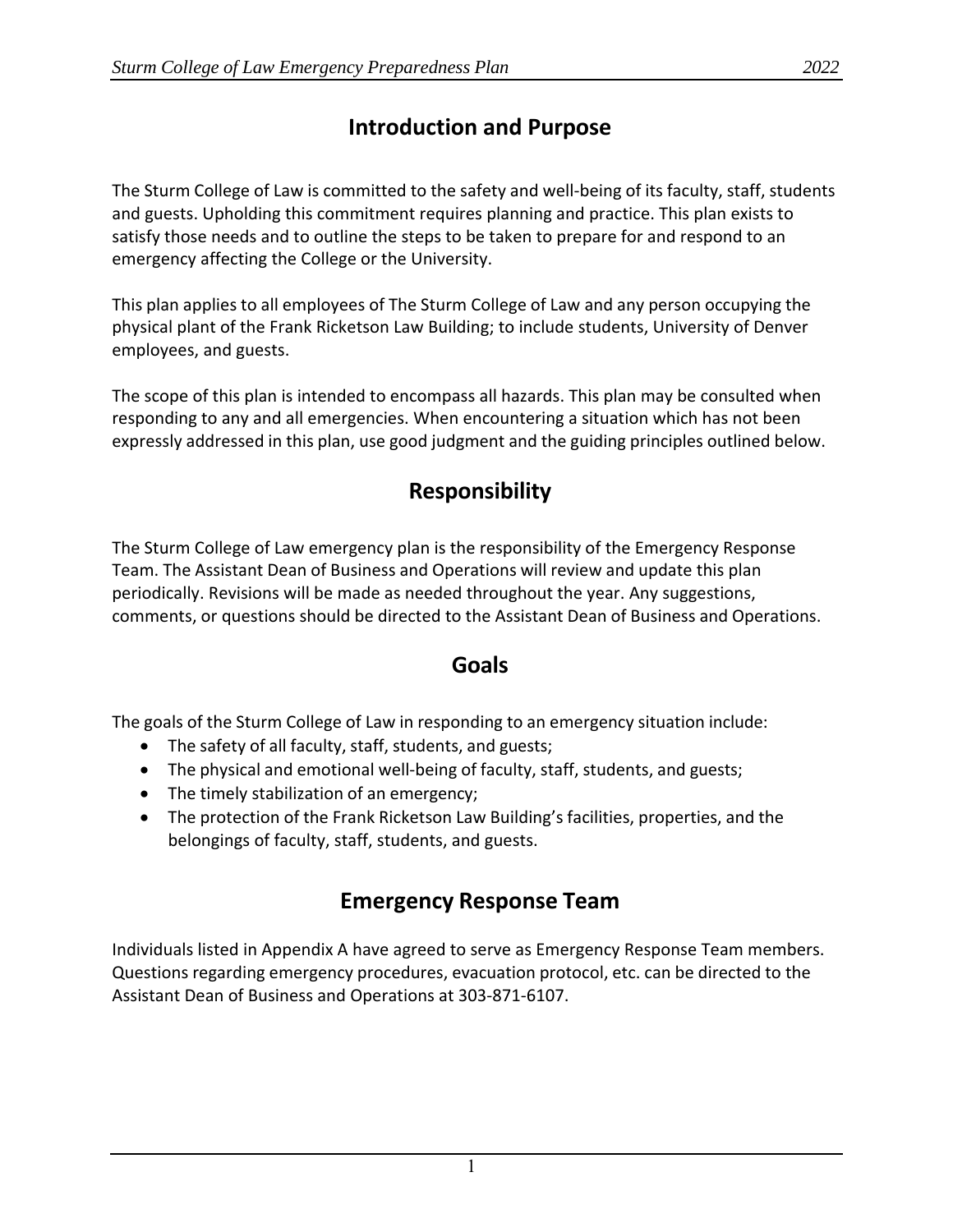## **Emergency Notifications**

The University of Denver maintains an Emergency Notification System to provide timely warnings and updates regarding emergencies on or near campus. When this system is activated, all DU email accounts will receive a message. In order to guarantee the flow of information during an emergency, it is recommended that you register your office and mobile phones with the University.

#### *Points of Contact:*

**Email:** Every member of the DU community will receive an email when the system is utilized. **Telephone:** Members of the DU community have the option to register a telephone number with the system to receive a telephone call with an automated message when the system is used.

**Text message:** Members of the DU community also have the option to register a mobile device capable of receiving text messages with the system to receive a text message when the system is used. This is generally regarded as the best way to reach you in an emergency.

#### *When the system is utilized:*  An impending emergency situation; An actual emergency situation; Updates regarding a current emergency situation; School closures due to weather or other circumstances

## **Training**

Faculty and Staff designated as members of the Emergency Response Team (ERT) will keep current with the University's training and assignment responsibilities. At least one person in the ERT will be trained and certified in CPR and AED operation continuously.

## **Emergency Protocols**

## **Fire and Evacuation**

**In the Event of a Fire:** 

Pull the **Fire Alarm** and Call **911** 

Use a **Fire Extinguisher** only if:

- You have your back to an unobstructed exit
- The fire is contained and you have reported the fire by **Fire Alarm** or **911** activation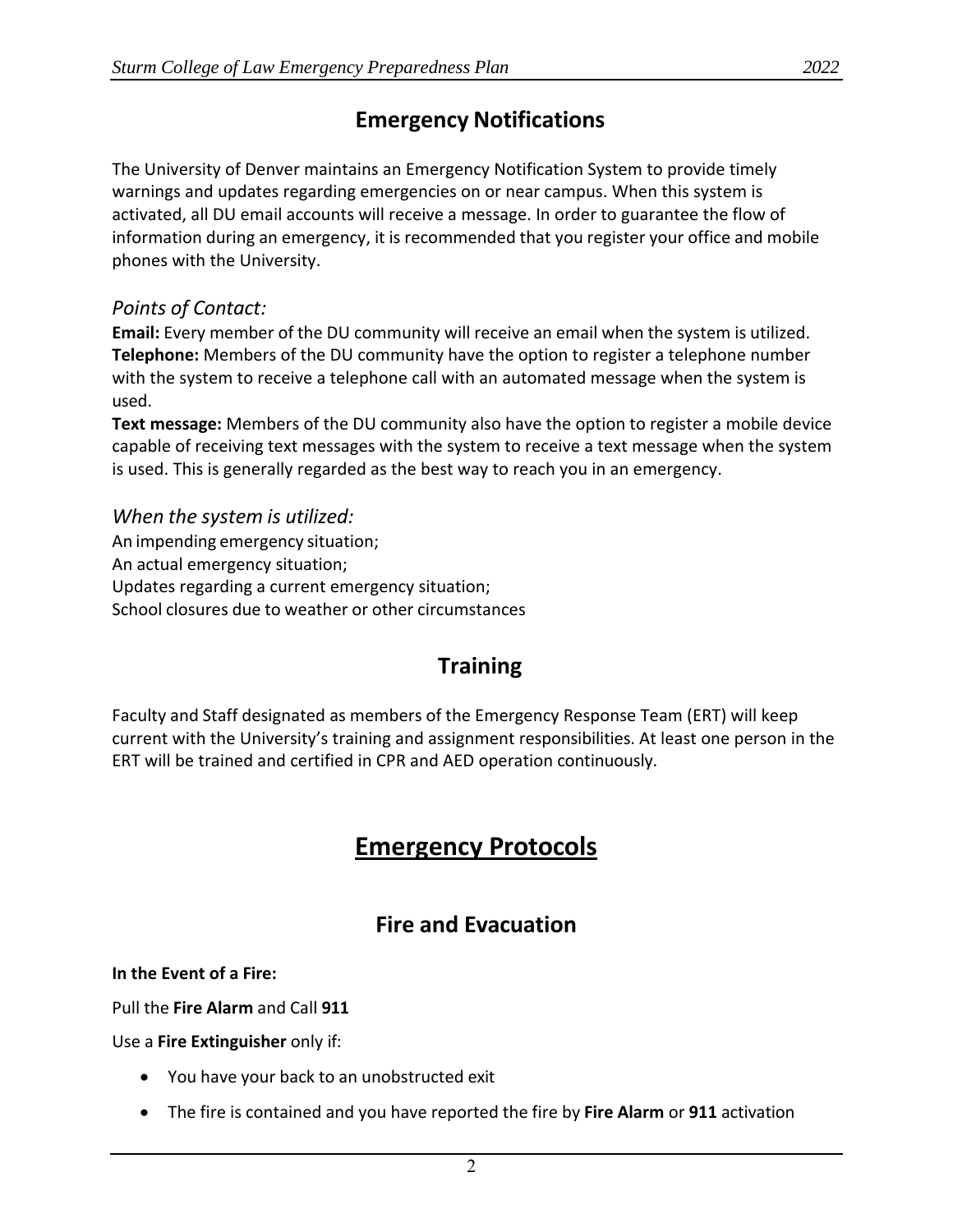• There is little smoke or flames

*Fire extinguishers are located on every floor inside of a recessed compartment in the wall labeled "Fire Department Valve."* 

Never fight a fire if:

- You lack a safe way to escape should your efforts fail
- It has left its source of origin
- If you cannot control the fire within 30 seconds, abandon your efforts, close the door(s) and evacuate immediately.

#### **If you hear a fire alarm or see fire strobes blinking, evacuate the building immediately.**

You should familiarize yourself with evacuation routes (See Appendix B for Building Exit Flows/Floor Plans). If an evacuation order is issued for your building, or if it were necessary to evacuate due to an emergency, cooperate with Campus Safety and emergency personnel and:

- Take only essential belongings with you
- If possible wear weather appropriate clothing (i.e. coats, jackets, etc.)
- If you are the last one to exit your room, close the door
- Leave the building immediately
- Do not investigate the source of the emergency
- . Walk, do not run, to the nearest exit
- Use stairs, not elevators
- If you are unable to evacuate, call 911 and Campus Safety and report your location
- As you make your way out, encourage those you encounter to exit as well
- Follow instructions of the Department of Campus Safety or other identified emergency personnel
- Wait for instructions before returning to your building after an evacuation

#### **Persons with disabilities:**

#### *If a person is unable to evacuate the building due to a physical disability, the following steps should be taken:*

- Move them to the designated areas of rescue. Rescue areas are located in the enclosed stairwells in each corner of the building on every floor except the first floor.
- If the building does NOT have a designated area of rescue, the person should be moved to a room that is far from danger. Close all doors and windows and ensure that the room is equipped with a telephone. Call 911 or Campus Safety and leave the phone with the person requiring rescue;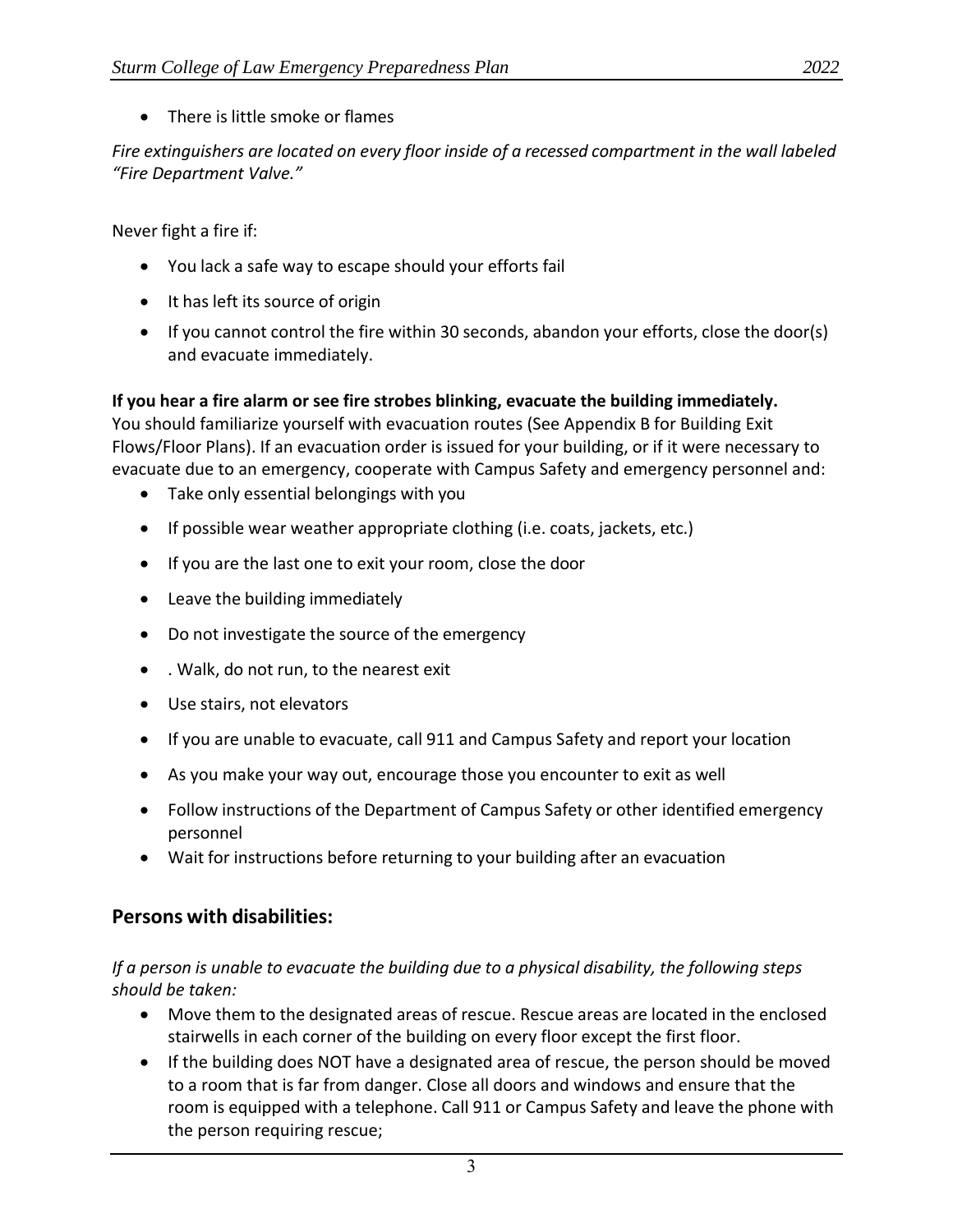- Do NOT attempt to move or carry the person downstairs unless there is imminent danger of injury or death
- If moving or carrying the person to another floor is necessary to preserve life, the person being moved is the authority on *how* to be moved or carried.
- If a person has an auditory or visual disability, but is able to stand, walk, take stairs, etc. the following steps should be taken:
	- o Ask if the person needs assistance to evacuate the building
	- $\circ$  In the case of auditory disability, ensure the person is aware of the emergency
	- o Do NOT assume that the person needs assistance
	- o Lead the person, do NOT push or pull the person
	- o If the person is accompanied by a service animal, attempt to lead the animal out with the person, but do NOT endanger yourself or the person to evacuate the animal.

### **Medical Emergency**

#### **If someone is injured or becomes ill:**

- Stay Calm
- Dial **911** or call **Campus Safety** and explain the type of emergency, the location, condition, and number of victims
- Let the dispatcher know of any safety hazards ‐ chemical spill, fire, fumes, etc.
- Do not hang up unless told to do so by the dispatcher
- Do not move the victim unless there is danger of further injury if the person is not moved
- Render first-aid or CPR only if you have been trained to do so. AEDs are located on the first and third floors.
- Do not leave the injured person except to summon help. Send someone else if possible
- Comfort the victim until emergency medical services arrive
- Have someone stand outside the building to flag down the ambulance and/or Campus Safety when they reach the vicinity
- Report all work related injuries to a supervisor and the Department of Risk Management
- Contact and debrief Assistant Dean Business and Operations of situation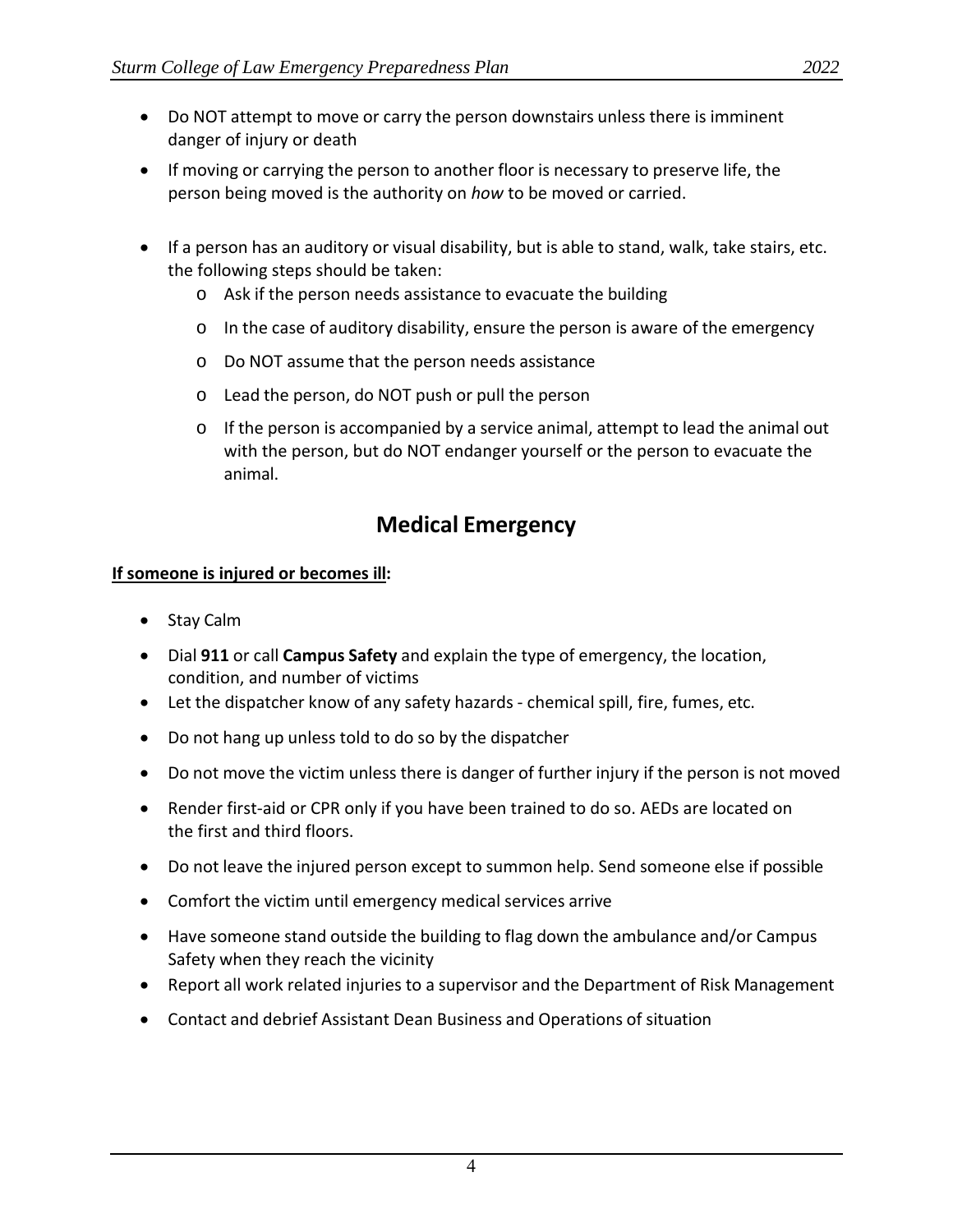## **Hostile Intruder/Active Shooter**

#### **If a hostile intruder/active shooter is INSIDE your building:**

- 1. Exit the building immediately;
- 2. Notify anyone you may encounter to exit the building immediately;
- 3. Call 911. The Dispatcher will ask for the following information:
- a. Your name;
- b. Location of the incident (be as specific as possible);
- c. Number of shooters (if known);
- d. Identification or description of shooter;
- e. Number of persons who may be involved;
- f. Your location

#### *If exiting the building is not possible, the following actions are recommended:*

- 1. Go to the nearest room or office
	- a. If you are locked out of all rooms, seek refuge in the nearest restroom, lock yourself in a stall, **stand** on the toilet, and keep quiet. Do your best to conceal yourself from others within the restroom;
- 2. Close and lock the door and/or block it (barricade the door with desks and chairs);
- 3. Cover any windows if possible. Do not use materials that will attract attention;
- 4. Call 911;

5. Keep quiet and act as if no one is in the room (silence cell phones);

6. DO NOT answer the door;

7. Stay in place (calls from unfamiliar voices to come out may be the attacker attempting to lure you);

8. Do not respond to any voice commands until you are sure that they are from a Police Officer or a Campus Safety Officer.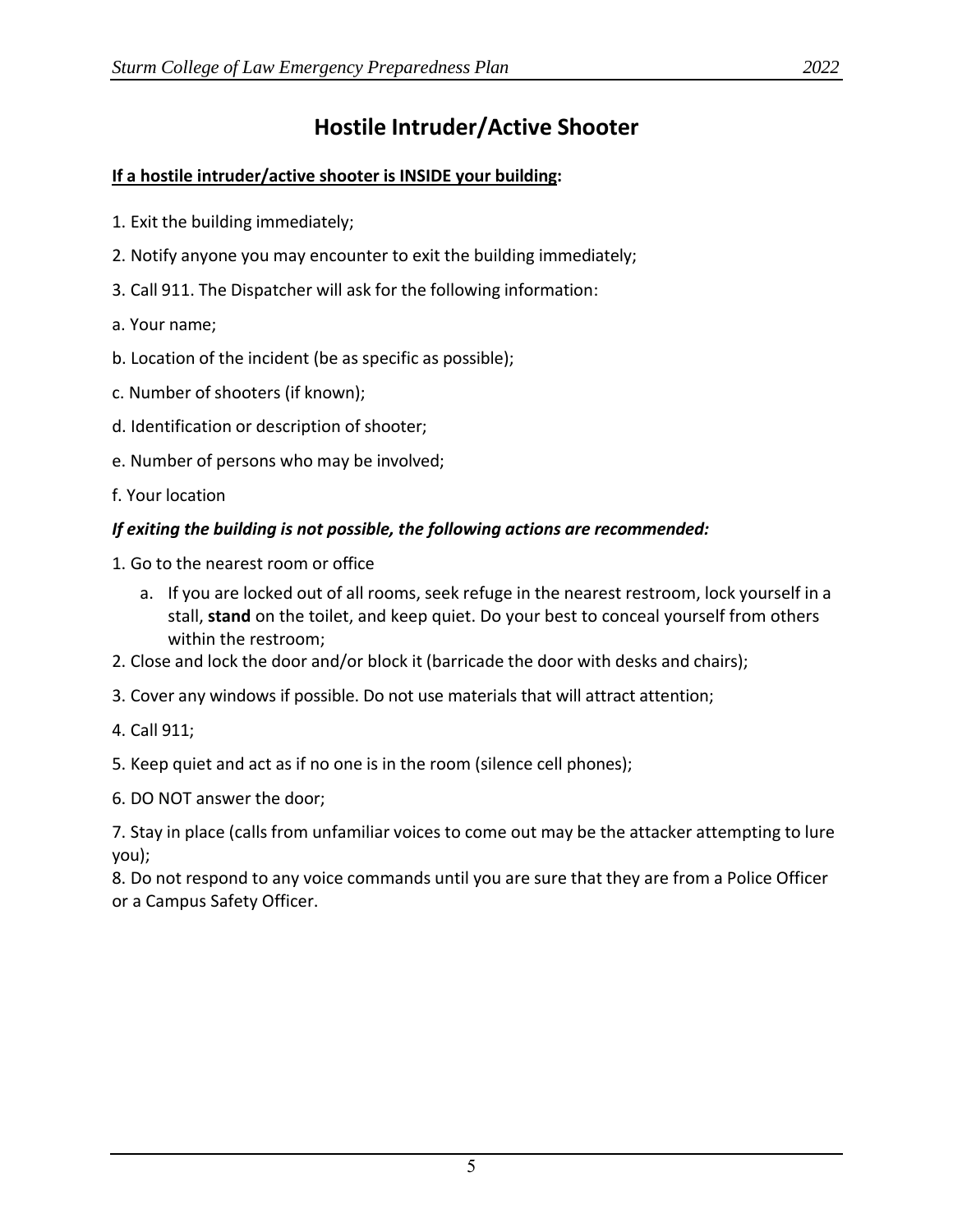#### **If a hostile intruder/active shooter ENTERS your office or classroom:**

1. Remain calm;

2. Dial 911 (if you cannot speak, leave the line open so the dispatcher can listen to what is taking place);

3. Try to escape, but if you are unable, you must take action to survive!

- a. Try to hide (stay out of sight and be quiet);
- b. Try to overpower the hostile intruder/active shooter by force (use anything at your disposal and fight for your life); **only you can decide if this is something you should do**
- c. If someone other than yourself acts to overpower the hostile intruder/active shooter it is recommended that you assist, as this will increase the chances of success and survival. **Again, only you can decide if this is something you should do**

#### *If the hostile intruder/active shooter leaves your area:*

- 1. Close and lock the door and/or block it;
- 2. Call 911 (if not on the line already);
- 3. DO NOT answer the door;

4. Do not respond to any voice commands until you are sure that they are from a Police Officer or a Campus Safety Officer. In situations where talking doesn't give your position away, 911 dispatch can be contacted to determine it is law enforcement or Campus Safety.

#### **If you decide to flee during a hostile intruder/active shooter situation:**

- 1. No matter what the circumstances, make sure you have an escape route and plan in mind;
- 2. Do not attempt to remove injured people (leave wounded victims where they are and notify authorities of their location as soon as possible);
- 3. Move quickly;
- 4. If you come across law enforcement, keep your hands up; high and visible;
- 5. Follow the instructions of any Police Officers you may encounter.

#### **What to expect from responding police officers:**

Police Officers responding to an active shooter proceed immediately to the area in which shots were last heard. Their purpose is to stop the shooting as quickly as possible. The first officers to arrive will not stop to aid injured people; rescue teams composed of other officers and emergency medical personnel will follow the first officers after areas have been secured to treat and remove injured persons.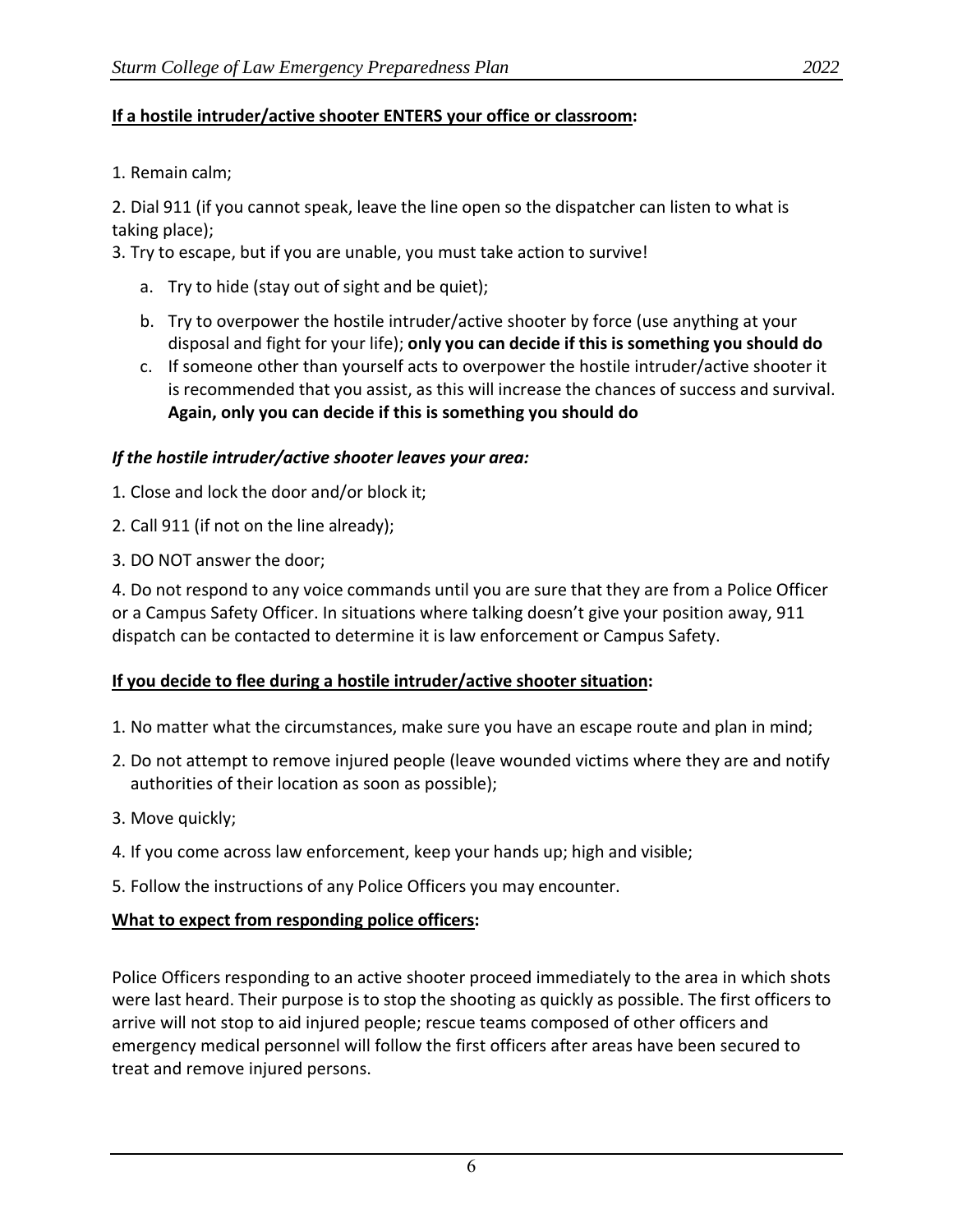Please understand that the police will be treating all those they encounter (including you) as possible suspects. When you encounter the police:

- 1. Remain calm;
- 2. Do as the officers tell you;
- 3. Put down any bags or packages you may be carrying;
- 4. Keep your hands up and visible at all times;
- 5. If you know where the hostile intruder/active shooter is, tell the officers;
- 6. Once out of harm's way remain at whatever assembly point authorities designate;

7. Keep in mind that the entire area is still a crime scene; police will usually not let anyone leave until the situation is fully under control and all witnesses have been identified and questioned; 8. Do not leave until you have been interviewed and released.

#### **Utility Failure and Natural Disasters**

#### **Utility Failures:**

These may include electrical outages, plumbing failure/flooding, gas leaks, ventilation problems, etc. For your personal safety, in the event of a utility failure:

- Remain calm;
- Immediately notify Campus Safety and Facilities Management at 303-871-2200 (during business hours);
- If the building must be evacuated, follow the instructions under **Fire and Evacuation;**
- Unplug all electrical equipment (including computers) and turn off light switches;
- Use a flashlight: Do not light candles or use other kinds of flames for lighting.

#### **Elevator Failures:**

For your personal safety, in the event of an elevator failure:

- If passengers are trapped in an elevator, advise them to stay calm and tell them you are seeking help;
- If it is safe for you to stay in the building, stay near the passengers until assistance arrives;
- If you are trapped in an elevator, remain calm;
- Use the Call Button to call for help;
- Do not try to climb out or exit the elevator without assistance.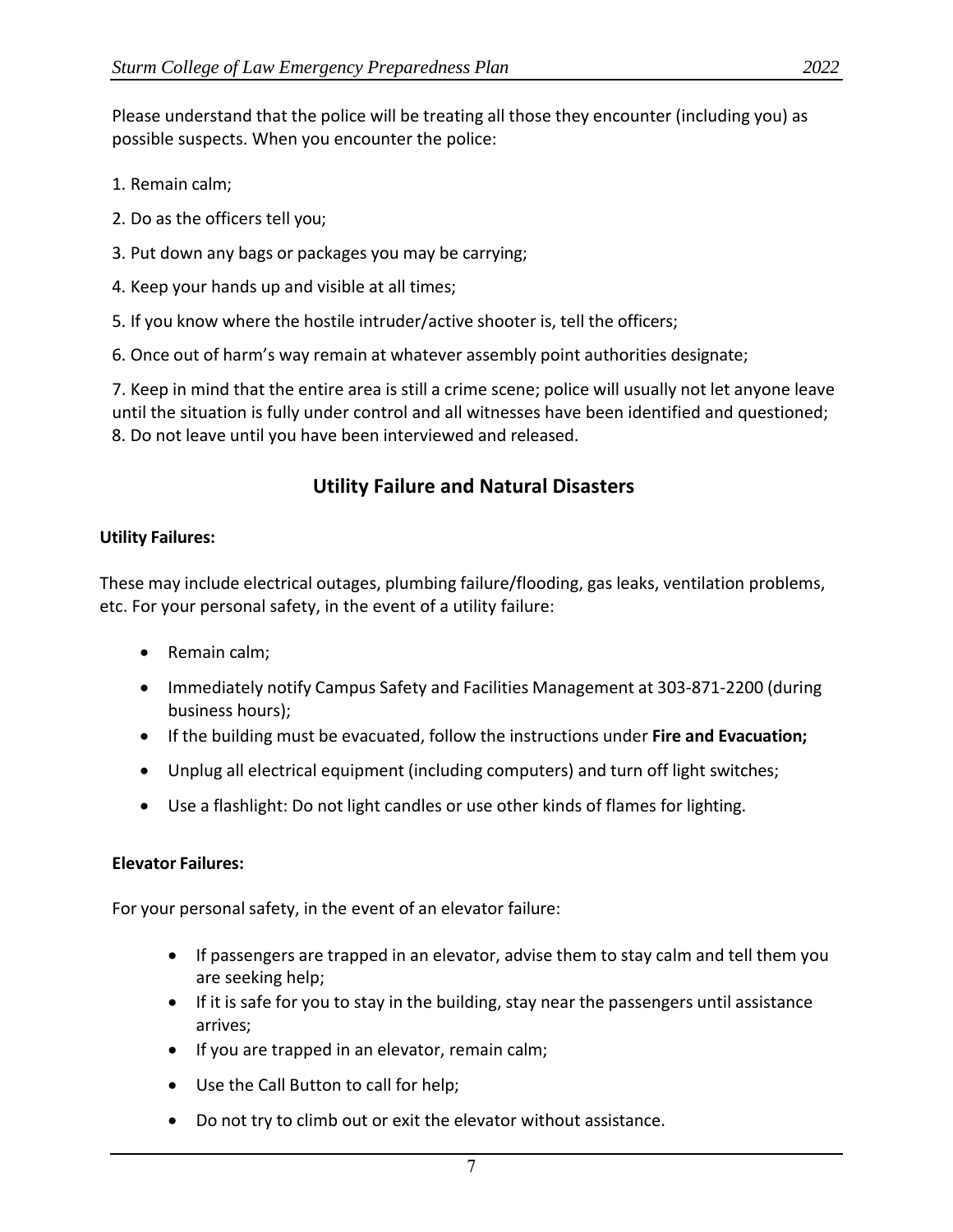#### **Floods:**

Campus Safety monitors the National Weather Service and other emergency advisory systems to stay informed of weather and alert related conditions and will provide instructions should they be necessary. For imminent or actual flooding, and only if you can safely do so:

- Secure vital equipment, records, and other important papers
- If present in your area, report all hazardous materials (chemical, biological, and/or radioactive)
- Move to higher, safer ground
- Shut off all electrical equipment
- Do not attempt to drive or walk through flooded areas
- Wait for further instructions on immediately action from Campus Safety
- If the building must be evacuated, follow the instructions in **Fire and Evacuation**
- Do not return to your building if you have been evacuated by flooding until you have been instructed to do so by Campus Safety
- Do not attempt to clean up the flooded areas until Risk Management and insurance investigators have documented losses and remediation duties have been assigned

#### **Tornadoes:**

A "*Tornado Watch*" means that tornadoes could potentially develop. A "*Tornado Warning*" means a tornado has actually been sighted. If you see a tornado, report it immediately by calling 911 and Campus Safety, and then seek shelter or safety:

- Above all else, the key to staying safe during Colorado tornado activity is staying away from exterior glass. Move to an interior room, hallway or restroom without windows (restrooms, kitchens, filing and storage rooms)
- Listen for reports on television or radio stations
- Avoid:
	- ‐ Top floors of buildings;
	- ‐ Areas with glass windows or doors;
	- ‐ Auditoriums, gymnasiums, cafeterias, or other areas with large, free‐span roofs
- If out in the open:
	- ‐ Cars ‐ do not wait out the storm in a car; cars are not safe in tornadoes
	- ‐ Move away from the path of the tornado;
	- ‐ Lie flat in the nearest depression, ditch, or ravine if there is no time to escape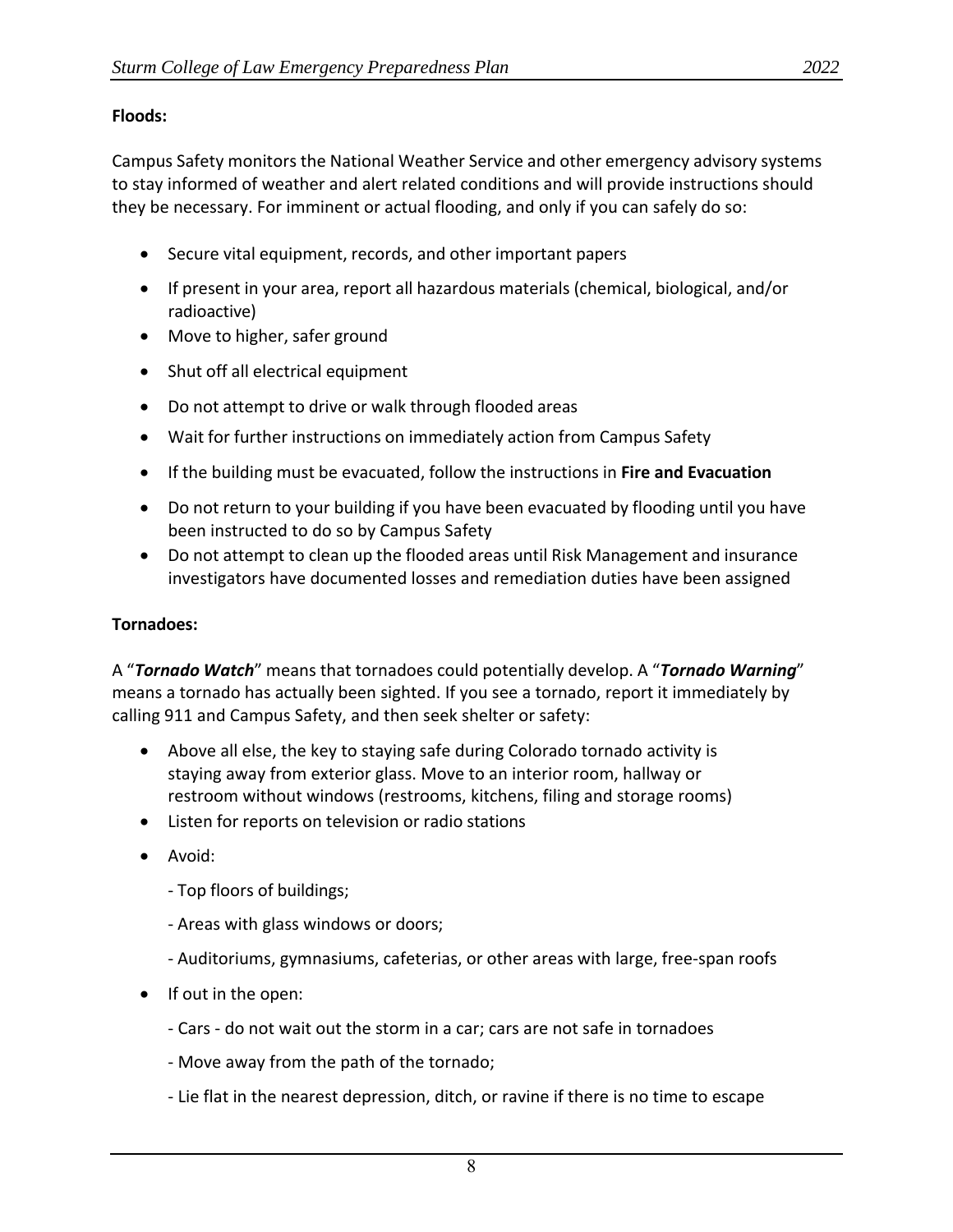#### **Earthquakes:**

In the event of an earthquake:

- Stay away from large windows, shelving systems, or tall room partitions
- Get under a desk, table, door arch, or stairwell
- If none of these is available: move against an interior wall and cover your head with your arms
- Remain under cover until the movement subsides
- After the shaking stops, survey your immediately area for trapped or injured persons and ruptured utilities (water, gas, etc.)
- If damage has occurred in your area, inform Campus Safety immediately
- If it is safe to do so, remain at your location and await further instructions from Campus Safety
- If in the open:
	- ‐ Stay in an open area away from buildings, power lines, trees or roadways
	- ‐ If in a car, pull over and stop. Do not park under an overpass or near a building. Be cautious about driving again. Watch for road damage.
- After an earthquake:
	- ‐ If the power is out use a flashlight. Do not light a match or candle
	- ‐ Be alert for safety hazards such as fire, electrical wires, gas leaks, etc.
	- ‐ Check on others. If there are injuries or other urgent problems, report them to Campus Safety
	- ‐ Render first aid only if trained to do so. Assist any disabled persons in finding a safe place
	- ‐ Evacuate if the building seems unsafe or if instructed to do so:
	- ‐ Use stairs, not elevators
	- ‐ Bring keys, purses, wallets, appropriate clothing if possible
	- ‐ Be prepared for aftershocks
	- ‐ Cooperate with emergency personnel, keep informed, and remain calm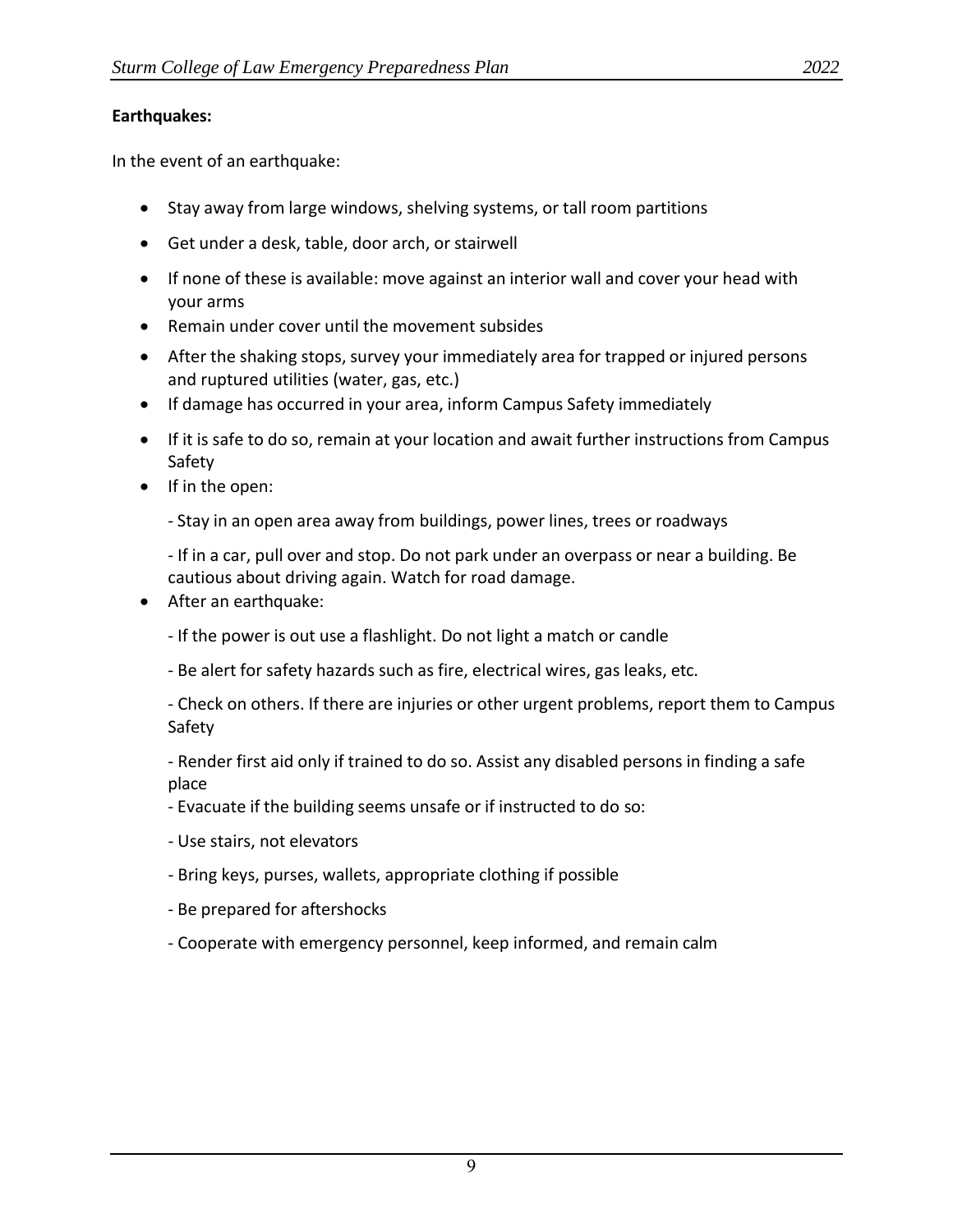## **Shelter in Place**

Shelter in Place is useful when evacuation is not an option. Refuge is sought in an interior room with few or no windows. It may be necessary to shelter in place following the intentional or accidental release of chemical, biological, or radiological contaminants into the environment. Shelter in place may also be necessary in the event of a hostile intruder on campus.

- Stop classes and/or other operations in the building.
- If there are visitors in the building, provide for their safety by asking them to stay—not leave. When public safety officials provide directions to shelter in place, they want everyone to take those steps immediately.
- Close and lock all doors, windows, and other openings to the outside.
- If necessary/possible, turn off heating or cooling system.
- Select interior room(s) above the ground floor with the fewest windows and vents. The room(s) should be large enough for everyone to sit comfortably and quietly. Use multiple rooms if necessary.
- Lock the door to any rooms being used and draw the curtains/shades or cover the windows. You should not be visible from the outside or from the corridor.
- Ideally, choose room(s) with hardwired telephones as cellular networks may be unavailable. Use these phones to report any emergencies.
- Stay away from windows and doors.
- In the event of a hostile intruder, remain absolutely quiet and follow steps outlined in the "Hostile Intruder/Active Shooter" section.
- Remain calm and await further instructions.
- **DO NOT** leave the room until directed to do so by a public safety official.

## **Bomb Threat**

- If you receive a bomb threat, **remain calm** and:
- Obtain as much information as possible;
- Write down the number from where the call is coming;
- Write down the exact time of the call;
- Write down any statements made during the call;
- Listen to the voice to determine the gender, age, accents, lisps, tone, etc., if possible (Note any distinguishing feature);
- Listen for background noises;
- Quietly signal for someone else to listen on the telephone line, if possible and signal for an additional person to dial 911;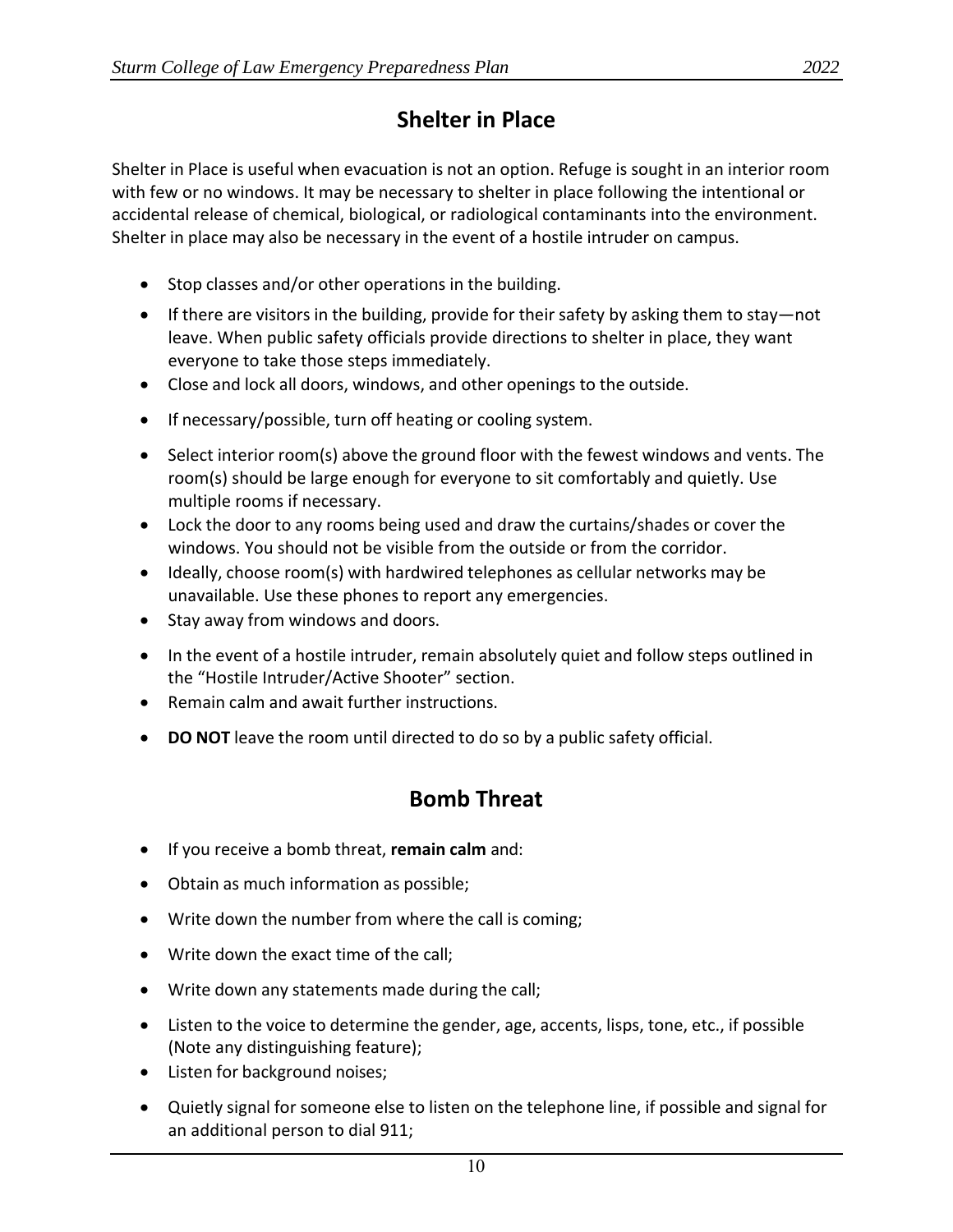- Do not hang up; stay on the line as long as possible; wait for the caller to hang up;
- Keep the bomb threat caller talking, and ask as many questions of the caller as you can:
	- o When will the bomb go off? How much time remains?
	- o Where is the bomb located?
	- o What does it look like?
	- o What kind of bomb is it?
	- o What will make it explode?
	- o How do you know about this bomb?
	- o Did you place the bomb?
	- o Why was it placed here?
	- o What is your name?
- After the caller has disconnected, call **911** immediately and then the Department of Campus Safety
- Stay in place and refrain from touching objects, opening doors or cabinets, or searching for the bomb. Have your notes ready for responding officers when they arrive.

## **Suspicious Package or Object**

If you have any reason to believe that a letter or parcel is suspicious, **DO NOT** take a chance. Call Campus Safety.

- **DO NOT** touch the package or object.
- **DO NOT** tamper with the package or object.
- **DO NOT** attempt to move the package or object.
- **DO NOT** open the package or object.
- **DO NOT** put the package or object in water or an enclosed space, such as a drawer or box.
- Isolate the package or object and evacuate the immediate area.

#### **Characteristics of Suspicious Packages:**

- No return address
- Special deliveries, foreign mail, or air mail
- Restrictive markings such as "Confidential" or "Personal"
- Excessive postage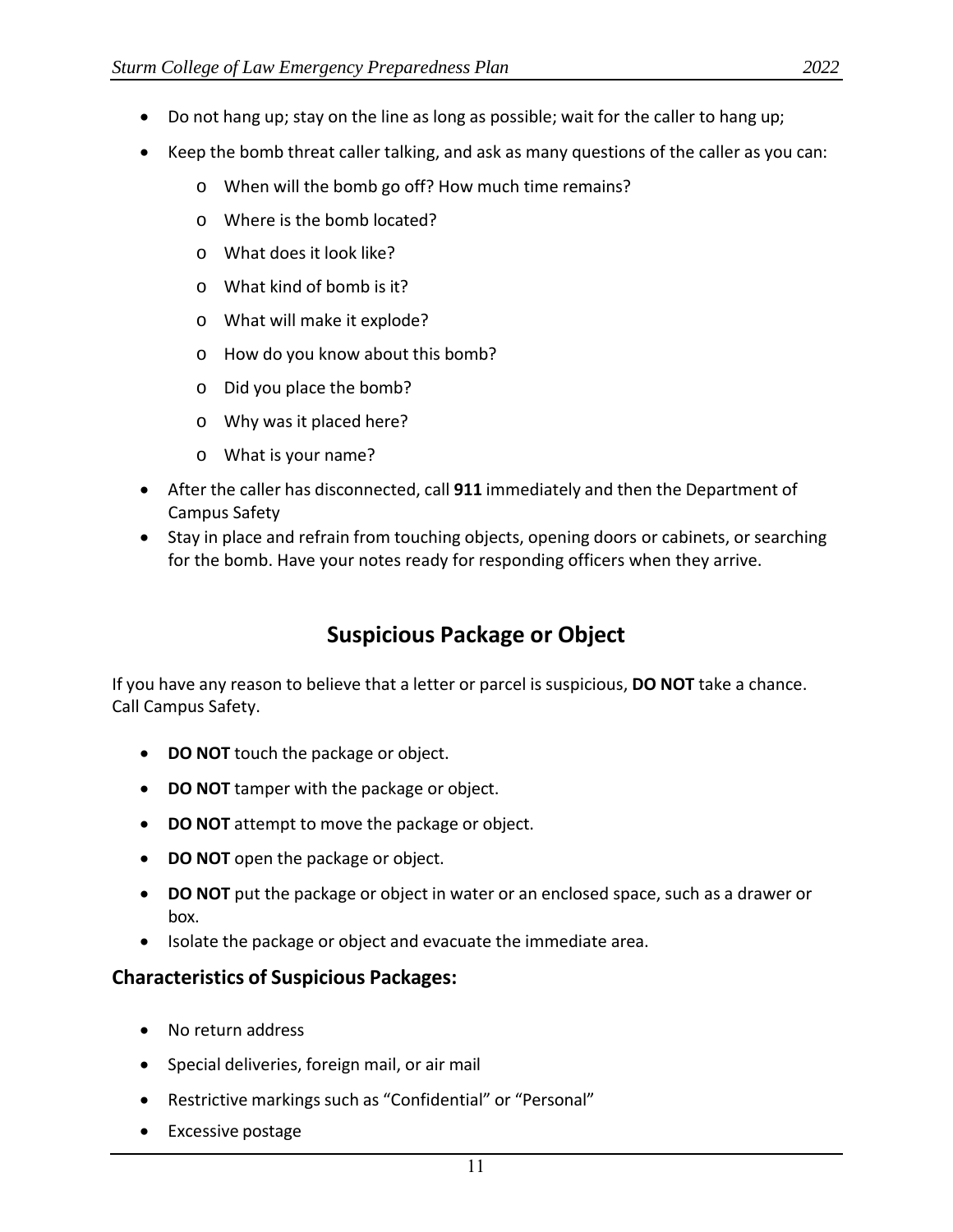- Handwritten or poorly typed addresses
- Incorrect titles
- Misspelled words
- Stains or discoloration on the package
- Excessive weight
- Rigid, lopsided, or uneven envelopes
- Protruding wires or aluminum foil
- Excessive tape or string
- Visual distractions such as illustrations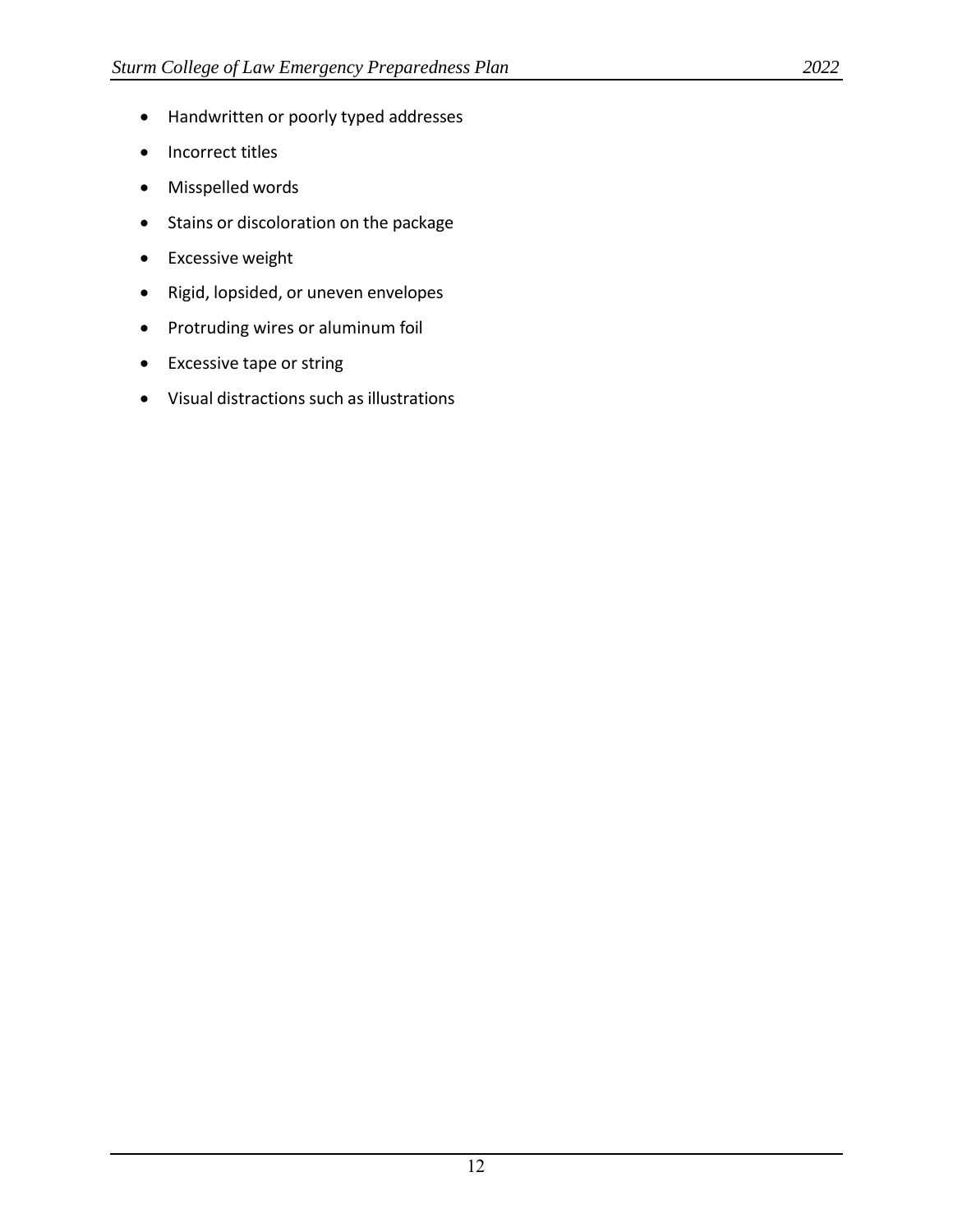| Name                 | Phone  | Room Number |
|----------------------|--------|-------------|
| Anne Aguirre         | 1-6279 | 407A        |
| Jessica Boynton      | 1-6138 | 115G        |
| <b>Ryan Dessler</b>  | 1-6149 | 404         |
| John Farrell         | 1-6129 | 310         |
| Noah Koester         | 1-6192 | 115M        |
| <b>Cheryl Miller</b> | 1-6107 | 215F        |
| Michael Whitlow      | 1-6745 | 230H        |

# **Appendix A – Emergency Contact List**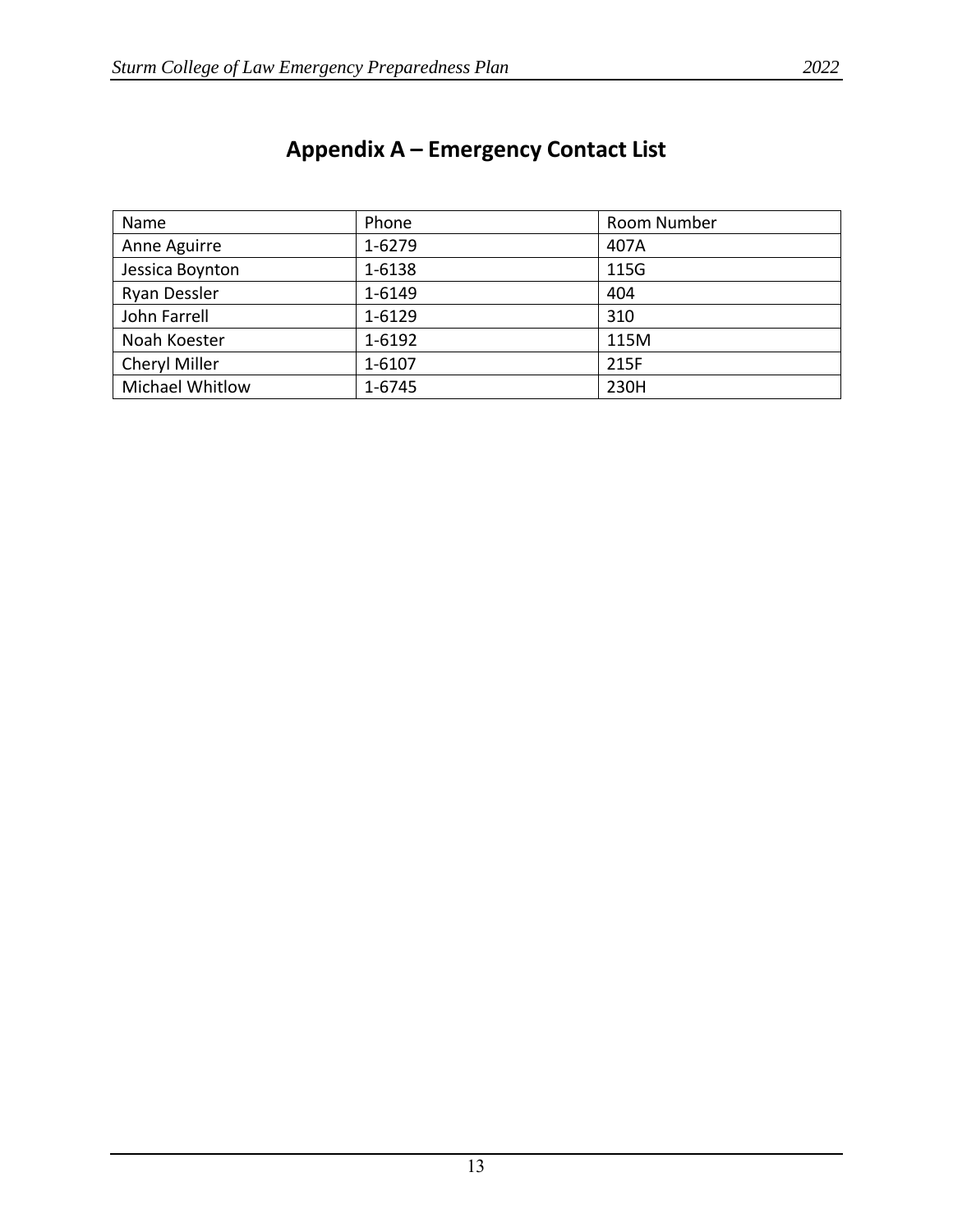## **Appendix B – Building Exit Flows/Floor Plans**

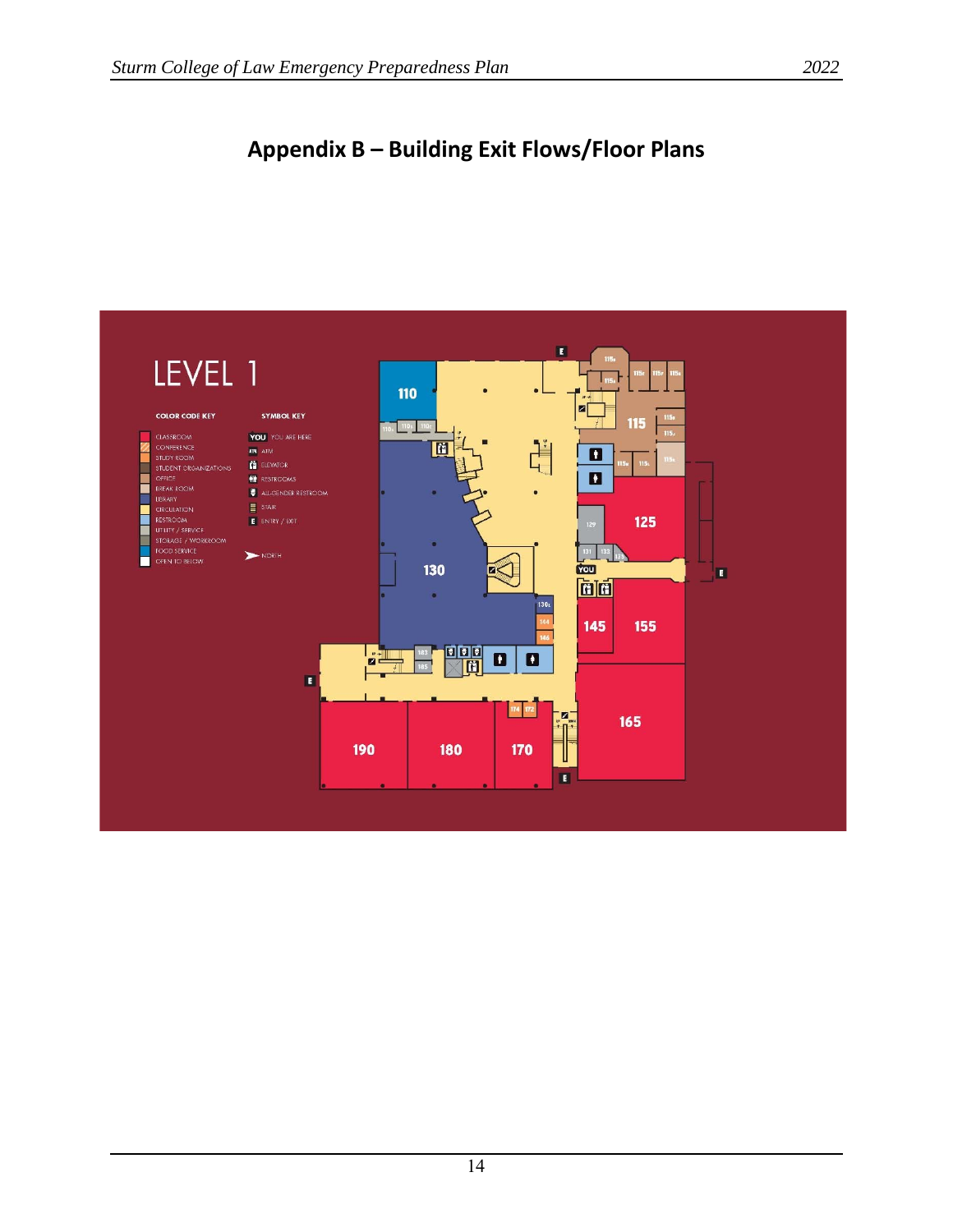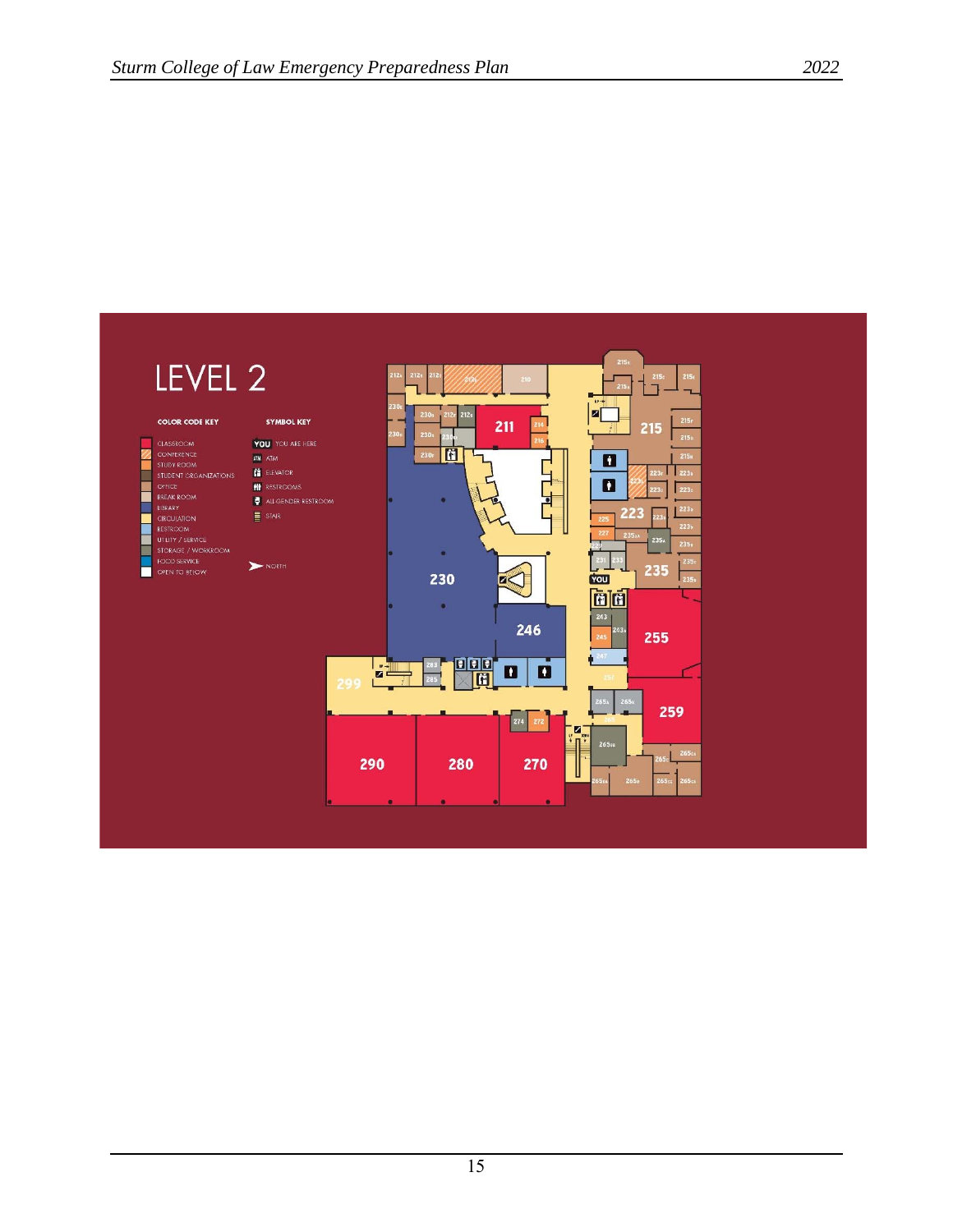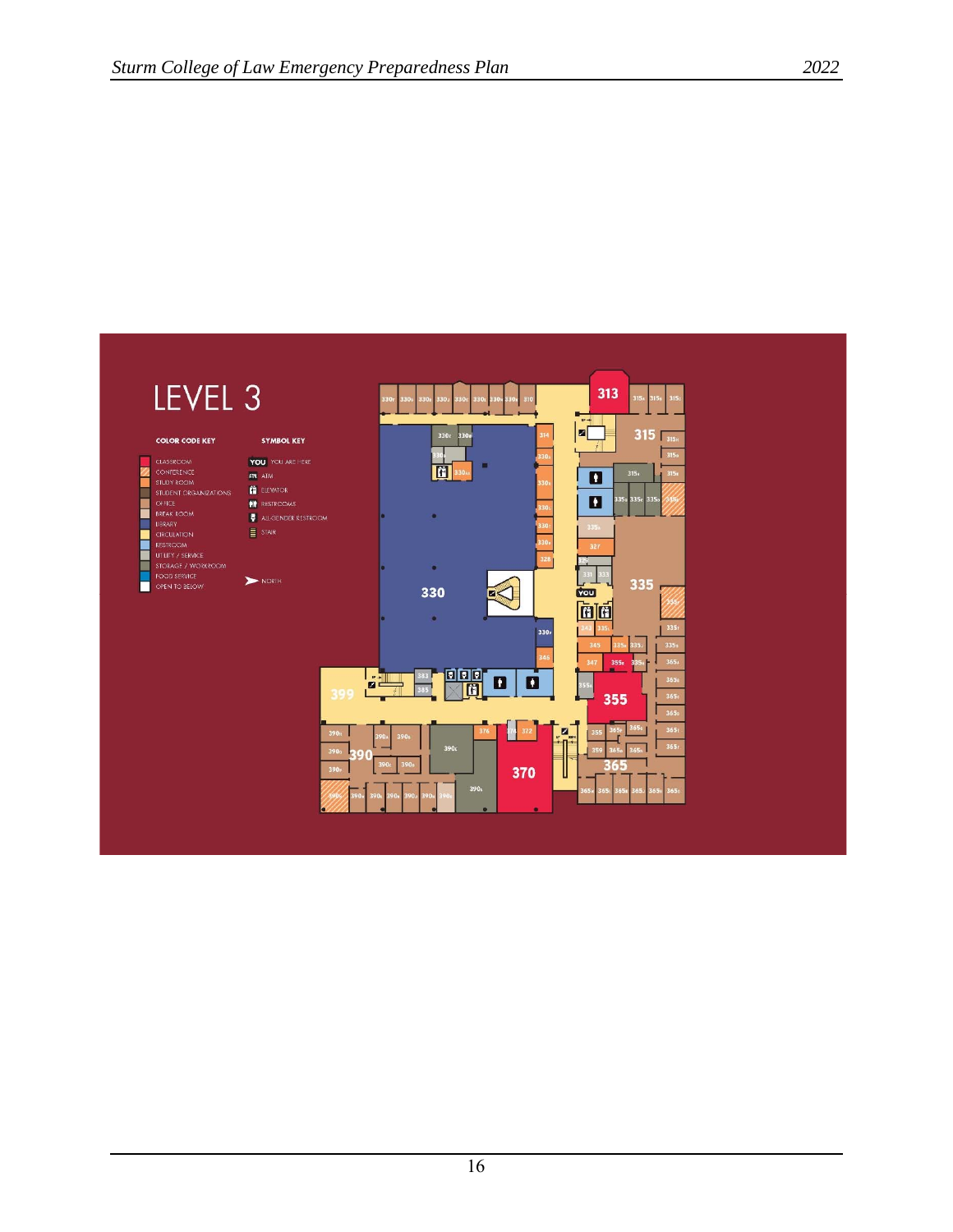